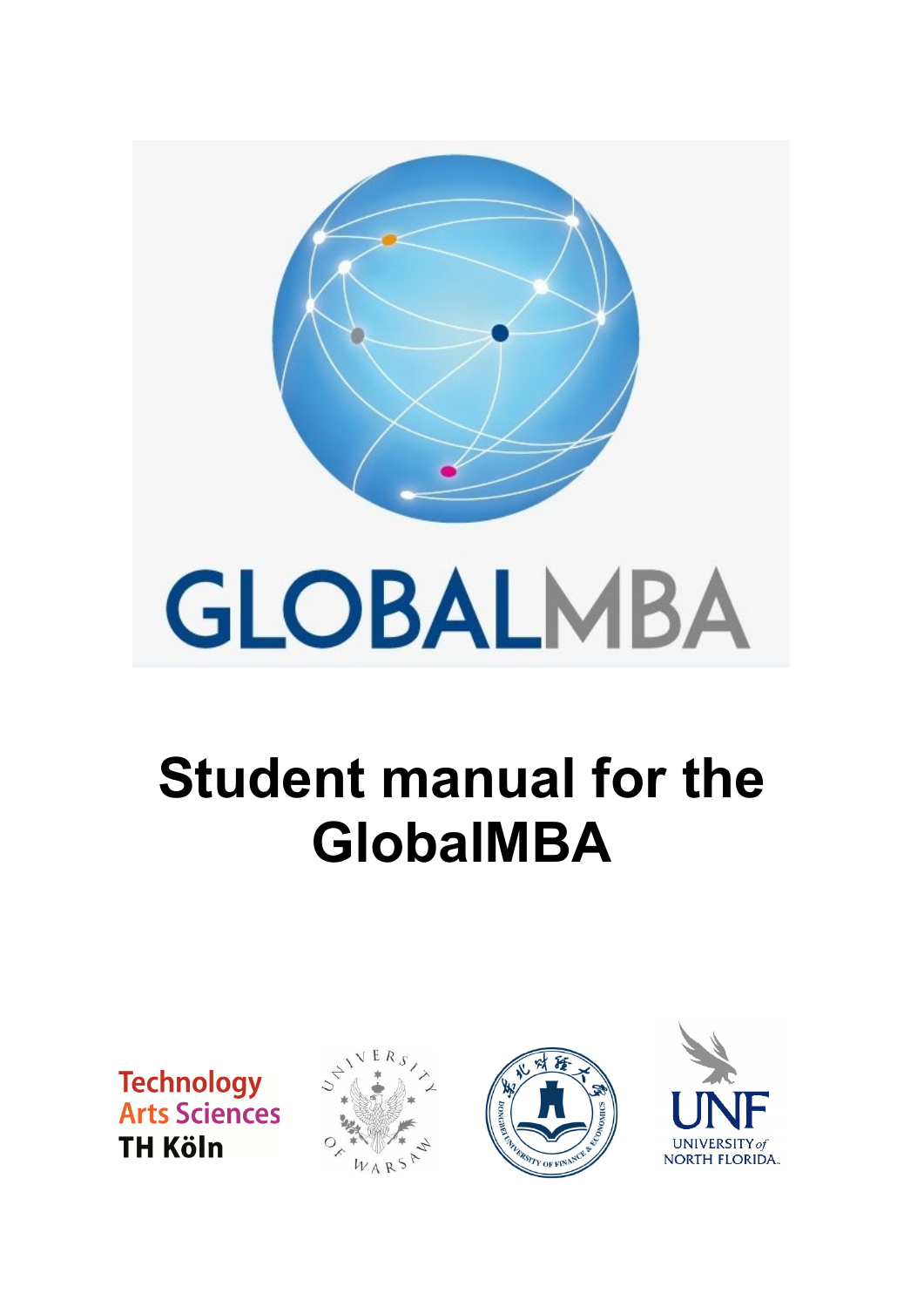## **Introduction**

Dear new GlobalMBA students,

A very warm welcome from all four partner universities!

 This involves taking into consideration not only financial and economic facts, but also GlobalMBA study program reflects these demands and will prepare you accordingly. By choosing to study in this program you have decided to work as future global managers. adapting to different local environments, practices, customs and communication styles - as well as accepting and embracing differences without making value judgements. Our

 We have designed this study program as a 15-month international teamwork project in four apply for visas, find housing and obtain information about the foreign countries you will be network with your fellow GlobalMBA students. This can be challenging at times, but only by a truly global manager. We as universities can only encourage you to develop your individual different countries to make you "learning by doing". And your intercultural learning process begins even before the actual program starts as you will have to make travel arrangements, studying in. We are relying on your ability to organize yourselves independently and to going through this process will you experience the greatest learning curve – and develop into intercultural competences and apply them during your studies and beyond. That's why you yourself are responsible for your individual progress in this program. A "strong" student is an autonomous student.

 process! Nevertheless, in the following chapters you will find some information to help you We are sure that you will succeed in this and wish you good luck, success and fun in the prepare for your GlobalMBA experience.

## **Table of Contents**

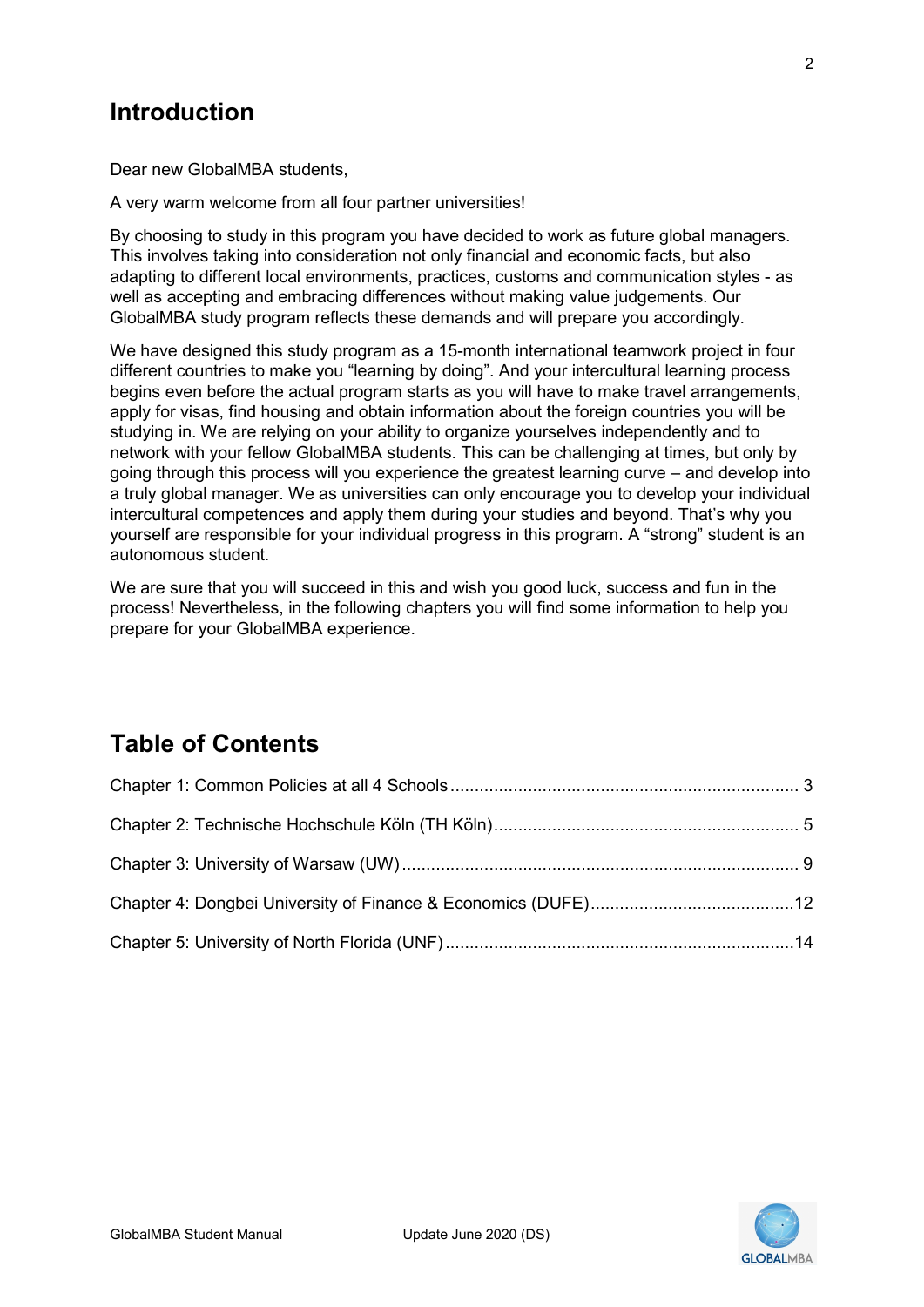## <span id="page-2-0"></span>**Chapter 1: Common Policies at all 4 Schools**

- **GlobalMBA fees:** The GlobalMBA program fee of 1.300 USD must be paid in full by August 15 to UNF (2020: by September 15) who administrates the fees for the university consortium. It is recommended that this fee be paid by credit card (with a 2.75% convenience fee), though UNF can also accept checks from US bank accounts.
- **Enrollment:** All GlobalMBA students have their home university where they are admitted to the program and where they will enroll before the program starts. For the stays abroad they will enroll as exchange students at the respective host universities. Exchange students do not pay any tuition fees at their host universities.
- **Application materials from the host universities:** All GlobalMBA students should receive the application materials from their three host universities by email before the program starts. THK, as the first study place, will send its application documents to the partner universities by June in order to forward them to the new students and to ensure their registration at THK asap. According to the deadlines given, students shall submit their applications directly to the other host universities. UW, UNF and DUFE will issue the admission letters and post them to THK. This way students will receive their admission letters shortly after the program starts in Cologne so they can start with the respective visa applications in time.
- individual journeys between the schools as well as applying for the appropriate visa in time.  **Important notice for DUFE, UNF and other non-EU students:** • **Travelling and visas:** All students are responsible for organizing and financing their

 students from DUFE and UNF will apply for a Schengen visa to study in Cologne. Please note that this visa allows to travel to another Schengen state (in that case to Poland) for a maximum duration of 90 days within 6 months and within the duration of the original visa. for a Polish visa called National D-type visa while being in Cologne. For details see: http://www.msz.gov.pl/en/travel to poland/visa/visa Both Germany and Poland belong to the Schengen zone that's why in all probability Due to the fact that the term in Poland lasts longer than three months (even though it's only a few days, the authorities are very strict in this respect) non-EU citizens will have to apply

<u>http://www.msz.gov.pl/en/travel\_to\_poland/visa/visa</u><br>There is a Polish consular office in Cologne where to inquire (German and Polish language only): <u>https://www.gov.pl/web/deutschland/koeln</u>. However, applications for a Polish visa crucial legalization details for foreigners in Poland: have to be addressed to the embassy in Berlin Following please find two more sites with

http://www.foreignersinpoland.com/legal-procedures/ <http://welcome.uw.edu.pl/before-you-arrive/visas-residence-permit/>& [UW Brochure](http://welcome.uw.edu.pl/content/uploads/2019/01/legalization-2018-v10.pdf) 

Please note: there is NO possibility to arrange the above formalities after arriving in Poland. Therefore, non-EU students should make sure to have finalized that process in Germany to avoid any prospective problems (including expenses related to the trip back to Germany from Poland)!

All students will be provided with the UW admission letter at the very beginning of the study term in Cologne, however, if any additional confirmations are required in the visa application process please just let us know.

- **Housing:** All schools provide the students with information on housing but there is no guarantee. Students are responsible for finding their own housing.
- **Travel Schedule:** Students are obliged to follow the times given in the travel schedule. Exceptions will not be granted.
- **Class attendance:** Students are obliged to attend all classes regularly.

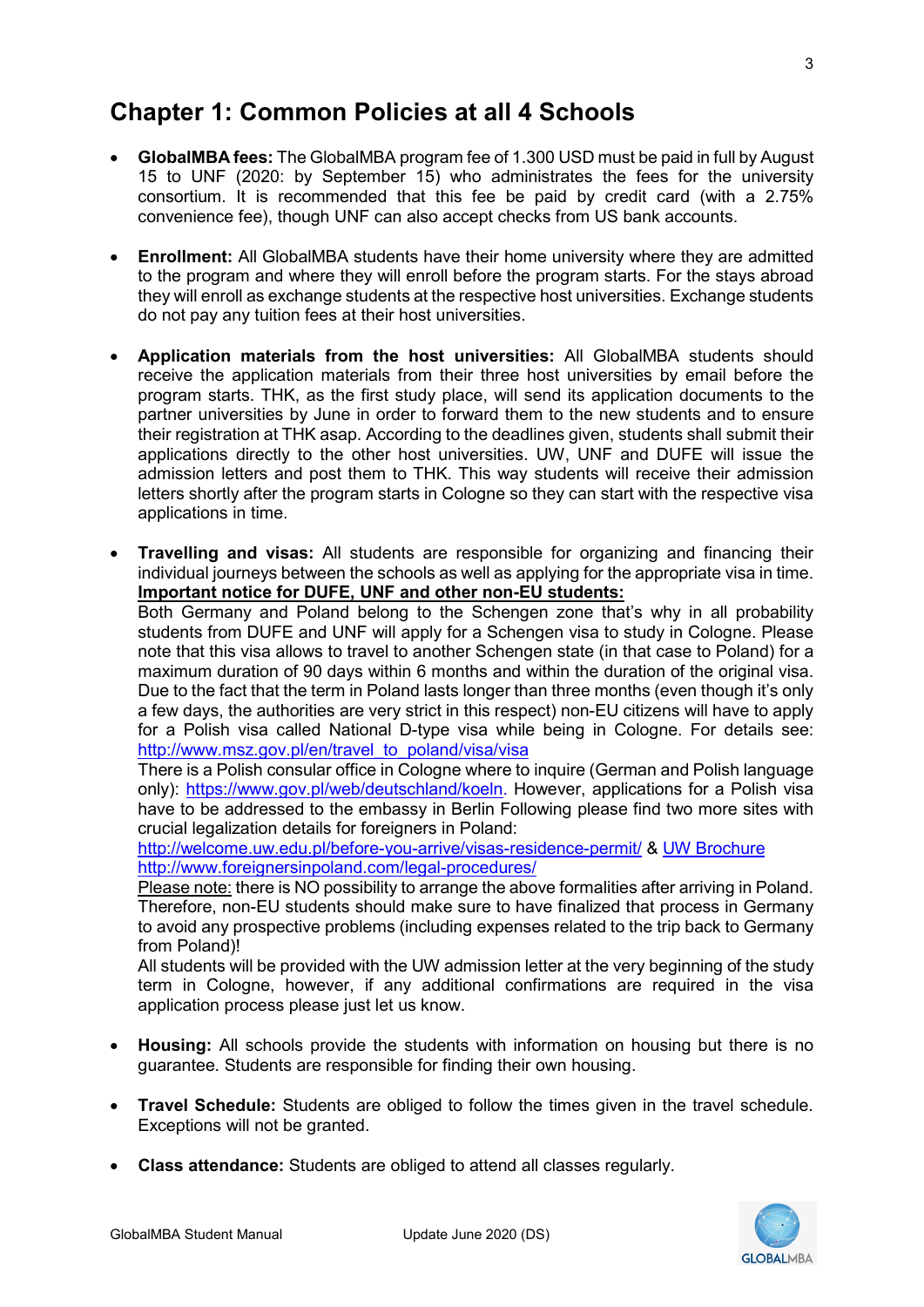- **Orientation Meeting:** Each school will hold an orientation meeting before classes start. Students are obliged to attend this meeting as well.
- **Exams:** The official exam regulations at all schools have to be accepted and instructions carried out by the students. Re-sit protocols vary by school (for specifications see the school-specific chapters).
- **Grades:** Students must maintain a 3.0 grade point average (GPA) for the duration of the program. This is equivalent to a "B" average (see GlobalMBA [Grading Scales](http://www.unf.edu/coggin/International_Business_Flagship/globalmba/Grades.aspx) on website). A student will receive a warning email if
	- 1. His/her semester GPA falls below 3.0 and/or
	- 2. He/she earns below a "B" as a final grade in any class.

 If a student's final GPA at the end of the program is below a 3.0, the student will not be passing grades. If a student earns one of these as a final grade in a course, he/she must (please find the re-sit protocols under the school-specific chapter). Some courses are eligible to graduate and earn his/her degrees. The grades "D" and "F" are not considered return to the school where the grade was earned and retake the course in a future semester offered only one time each year, so the student may have to wait a full year before retaking the course. Neither degree will be conferred until the course has been passed successfully.

- **Degrees:** Students must successfully complete all portions of the GlobalMBA program in order to be awarded (1) the MBA from UNF and (2) the joint Master of International Management and Intercultural Communication from THK and UW. If a student does not complete the requirements for one of the degrees, he/she will not be awarded either degree; it is not possible to earn just one degree.
- **Code of honor:** All students of the GlobalMBA will have to sign the following "Code of Honor" within their first week in Cologne. By signing it they commit to follow the Honor Code throughout the full length of their studies.

"I do realize that plagiarism is theft and constitutes the presentation of another´s work as your own in order to gain an unfair advantage. I understand that all four universities involved in the GlobalMBA program operate a rigorous process for investigating any allegations of plagiarism (and other assessment offences such as cheating during an examination) and that any proven assessment offence will lead to a fail. As a member of the GlobalMBA program, I promise to act with honesty, integrity and respect for others. By my signature below, I affirm on my honor that I will abstain from any form of academic dishonesty (plagiarism, cheating, fraud etc.). I have read and understood the Honor Code and will abide by its provisions."

• **Thesis and Defence:** The thesis, including its submission and defense, is a required, and unique, component of the GlobalMBA program. The purpose of the thesis is to allow students to learn how to conduct a deep and thoughtful investigation of developments and strategies of major global industries that is properly grounded in academic methodology. Moreover, due to the intercultural nature of the GlobalMBA, all theses must be conducted by multi-country teams which are formed right at the beginning of the Cologne semester in October. Students then continuously elaborate their thesis projects, across all study locations of the GlobalMBA program. Learning to work in such a diverse team over an extended period of time is an essential skill for international business. As such, the teams are expected to perform like a professional consultancy team. The thesis defense, which is scheduled to take place in December at the University of North Florida, will be open to all faculty from all institutions, some of whom may participate via teleconferencing or other media.

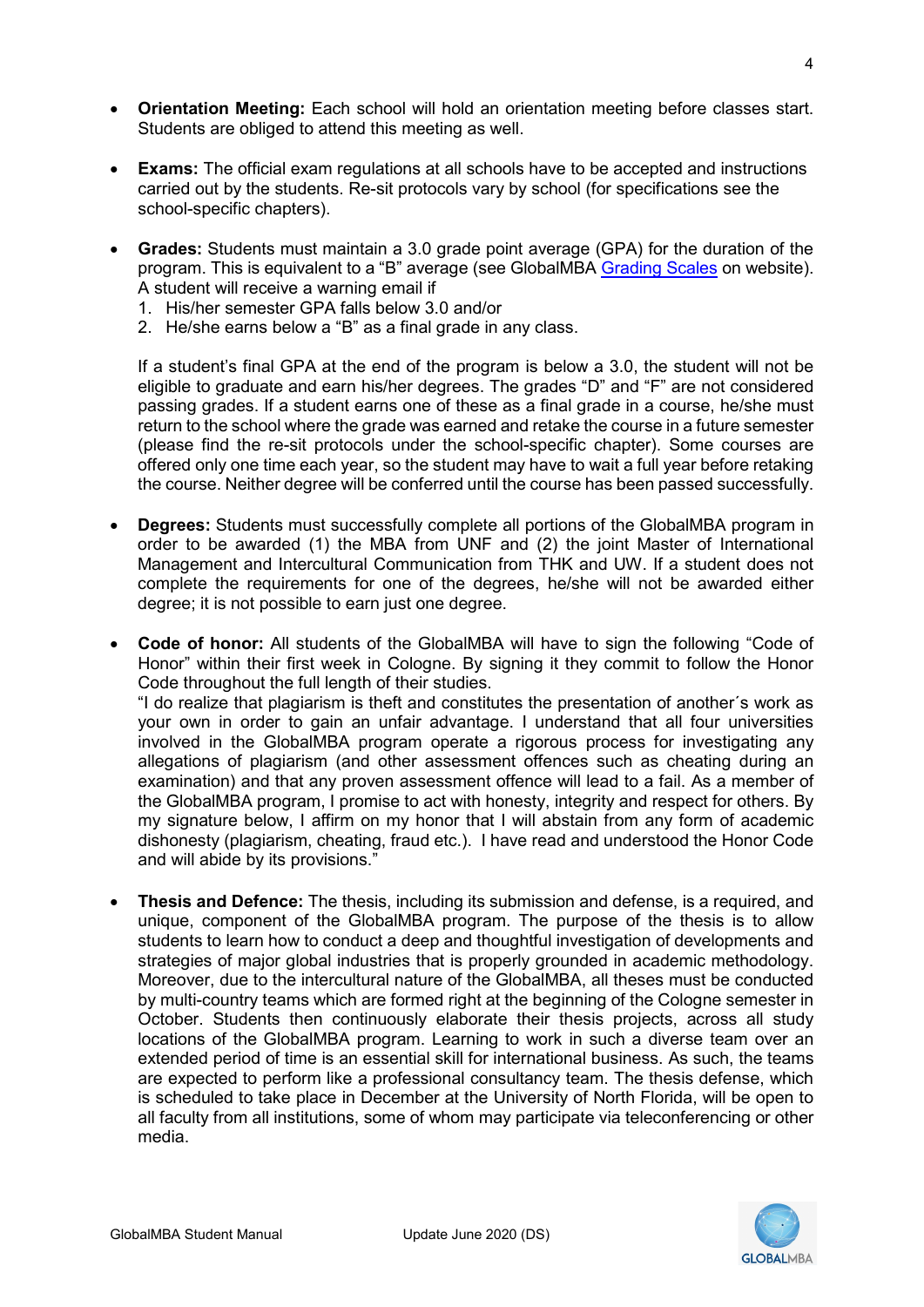## 5

## <span id="page-4-0"></span>**Chapter 2: Technische Hochschule Köln (TH Köln)**

• **Program Manager** Ms. Dagmar Schall dagmar.schall@th.koeln.de [Contact details Ms. Schall](https://www.th-koeln.de/personen/dagmar.schall/)

**Technology** 

**TH Koln** 

Arts Sciences

 Internationalization Officer 50678 Köln – Germany Institute of Translation and Multilingual Communication Ubierring 48

• **Program Director at Faculty of Information Science and Communication Studies** Prof. Dr. Elke Schuch, [elke.schuch@th-koeln.de](mailto:elke.schuch@th-koeln.de) [Contact details Prof. Schuch](https://www.th-koeln.de/personen/elke.schuch/)

Professor of Intercultural Communication and Anglophone Studies Institute of Translation and Multilingual Communication

• **Program Director at Faculty of Business, Economics and Law** Prof. Dr. Ridwan Dewayanto Rusli, [ridwan.rusli@th-koeln.de](mailto:ridwan.rusli@th-koeln.de) [Contact details Prof. Rusli](https://www.th-koeln.de/personen/ridwan.rusli/)

Professor of International Finance and Strategy Schmalenbach School for Business and Economics

#### How to reach TH Köln's "Südstadt Campus"

(To find the buildings you will be studying, please see "Südstadt Campus - Ubierring 48" and "Südstadt Campus - Claudiusstraße 1")

- **THK GlobalMBA website for incoming students:**  [www.th-koeln.de/globalmba/students](https://www.th-koeln.de/globalmba/students)
- **THK GlobalMBA website for THK students:**  [www.th-koeln.de/imik/studierende](http://www.th-koeln.de/imik/studierende)







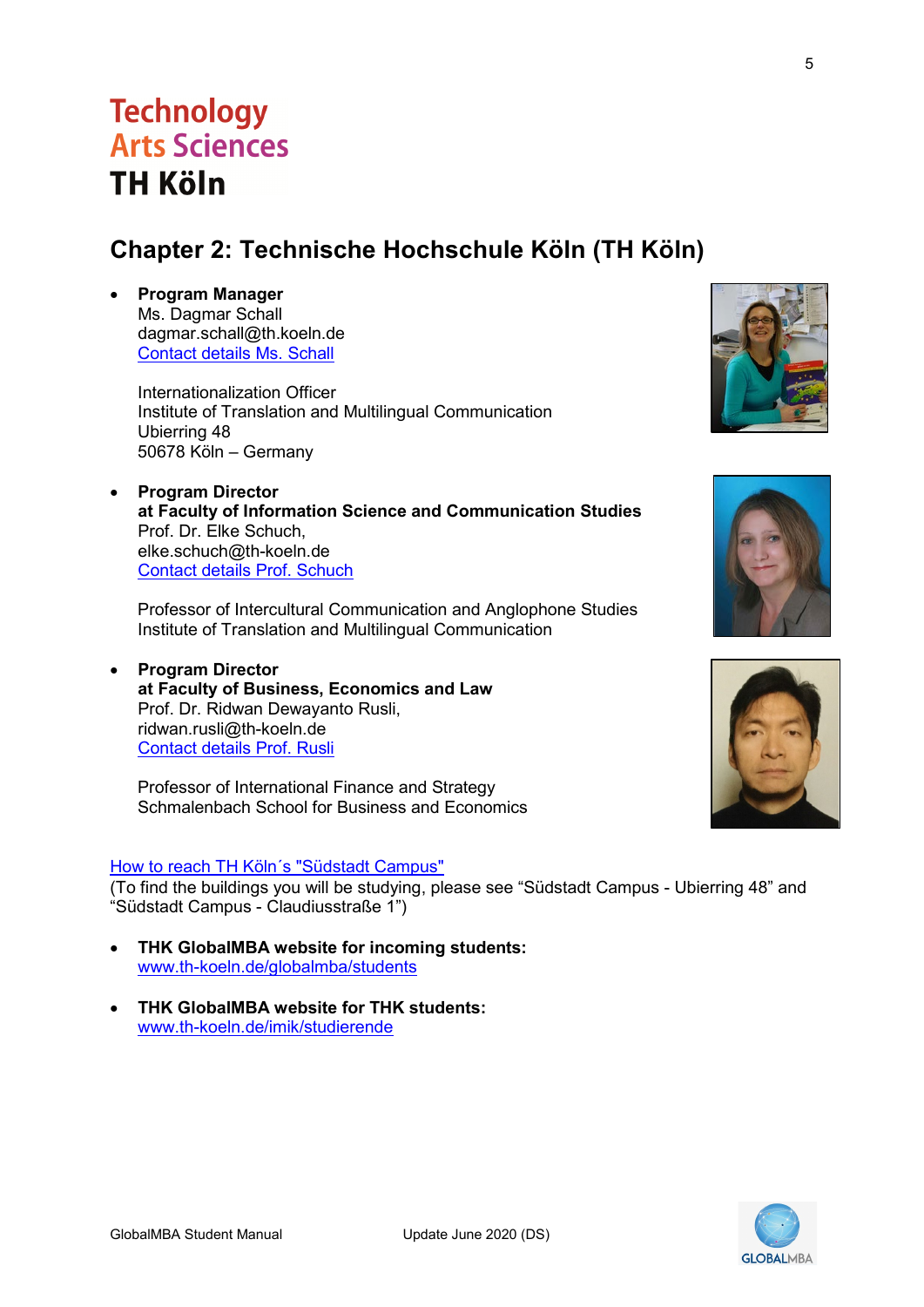#### • **How to get from the airport to Cologne**

 The following three airports are in the near: Köln/Bonn, Düsseldorf and Frankfurt. How to get to Cologne Central Station (Hauptbahnhof/Dom) from the airport:

- From Köln Bonn Airport [\(https://www.cologne-bonn-airport.com/en/index.html\)](https://www.cologne-bonn-airport.com/en/index.html): Take the tram line S19 (direction Düren or Sindorf) or the trains RE 8 (Regionalexpress direction Mönchengladbach Hbf) or RE 6 (direction Minden Westf.) to Köln Hauptbahnhof/Dom (Cologne Central Station),
- $\blacktriangleright$  From Düsseldorf Airport [\(www.dus.com/en\)](https://www.dus.com/en): Take the tram line S11 (direction Bergisch Gladbach) the train RE 1 (Regionalexpress direction Aachen Hbf) or RE 5 (Regionalexpress direction Koblenz) or RE 6 (Regionalexpress direction Köln/Bonn Flughafen) to Köln Hauptbahnhof/Dom
- From Frankfurt Airport [\(www.frankfurt-airport.com/en.html\)](https://www.frankfurt-airport.com/en.html): Various ICE (Intercity-Express) trains will bring you to Köln Hauptbahnhof/Dom

For the timetable, etc. look here: [Deutsche Bahn](https://www.bahn.com/en/view/index.shtml) 

• **How to get from Cologne Central Station to THK (Campus Südstadt)**

By tram/tube or bus (about 20 minutes). You got two options:

- tube line no. 16 from Köln Hauptbahnhof/Cologne Central Station (in the underground), direction: Bonn/Bad Godesberg or Sürth or Wesseling
- $\triangleright$  bus no. 133 from Breslauer Platz/Hauptbahnhof ("Busbahnhof" at the back side of the central station), direction: Zollstock/Südfriedhof.

Get off at station "Ubierring". The TH Köln building is across the street.

#### • **How to get around in Cologne**

 Cologne has a good public transport system. With your enrollment you will get the so called "Semesterticket" (see point "Enrollment") which gives you free rides on all trams, buses and regional trains within the region "North Rhine-Westphalia". For timetable, etc. look here:

Cologne public transportation system: <u>Kölner Verkehrsbetriebe - KVB</u><br>Regional and long distance trains: <u>Deutsche Bahn</u>

 transportation system (KVB) and the Deutsche Bahn (Intercity Train Service). With both Cologne also has several bike rentals. Two services are provided by the Cologne public services you register online, download an app and can easily rent a bike throughout the city. For further information visit (in German version only):

 <https://www.kvb.koeln/service/kvb-rad.html>(KVB) [https://www.bahn.de/p/view/service/fahrrad/call\\_a\\_bike.shtml](https://www.bahn.de/p/view/service/fahrrad/call_a_bike.shtml) (Deutsche Bahn)

and ask your German fellow students for help with registration and translation.

#### • **How to find housing**

 Furthermore, TH Köln´s Department for International Affairs provides a webpage with Students are responsible for finding housing in Cologne. Nevertheless, they will be provided in time with information and addresses where to look or apply. Most of the student houses in Cologne are allocated by the Kölner Studierendenwerk [\(www.kstw.de\).](https://www.kstw.de/wohnen) Therefore, students have to apply directly to the KStW student housing if wished. Since place is scarce, students are recommended to apply long in advance. (Please note: Leases starting in September instead of October might receive a preferencial treatment.) More information on housing options in Cologne and tips on how to find housing in Cologne can be found in the brochure "Studying at the ITMK in Cologne" on the [GlobalMBA website for Incoming Students.](https://www.th-koeln.de/globalmba/students) If you need help with the housing application for the KSTW, please download the document "How to apply for student housing". useful information and hints: [Accommodation](https://www.th-koeln.de/en/international_office/accommodation_54136.php) 

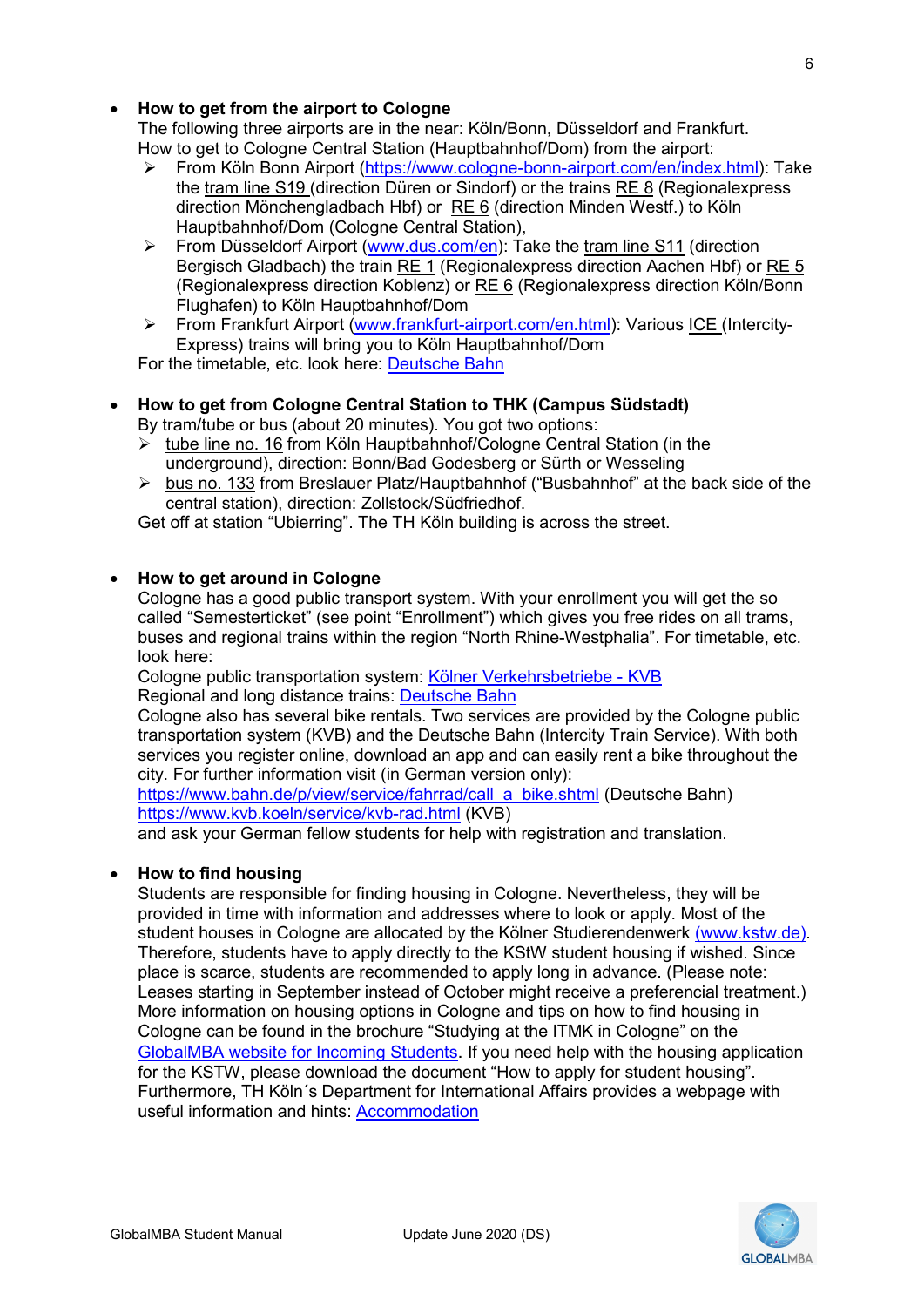#### • **How to enroll at THK**

 THK's Department for International Affairs (RIA) is in charge of the enrollment for all RIA as soon as they are officially nominated. incoming students. Exchange students will receive an email with further details by our

- Firstly, students will be asked to register online with TH Köln's online portal "Mobility Online". Our RIA provides students with details on how to register in "Mobility Online" and the documents students have to upload in order to finalize their registration (Please note: Only Globals from UW have to fill-in the so called "Learning Agreement" in order to get the European Erasmus+ grand. Globals from DUFE and UNF should tick NO.)
- $\triangleright$  Once their online registration is completed, exchange students can download and print out their individual letter of admission (Zulassungsschreiben) via Mobility Online. Non-EU students will need this document for their visa application. Apart from this you can present the admission letter whenever you need to proof that you will be studying at TH Cologne (e.g. for signing a lease with the KStW).
- $\triangleright$  After their arrival in Cologne, incoming exchange students will have to enroll personally at our RIA (official matriculation), where they will receive their TH Köln student card (MultiCa). You will find your (8-digit) Student-ID number on your MultiCa. Once in Cologne our RIA offers information sessions for incomings students on how to settle the formalities in Cologne. GlobalMBA incoming students are highly recommended to attend.
- $\triangleright$  Finally yet importantly, students will have to transfer the semester fees (so called Semesterbeitrag/Semesterticket, FYI: this includes NO tuition fees!) to TH Köln's bank account (approx. 290 Euro). Only then, their matriculation will be finalized. For details on the "Semesterticket" and the payment options see: [Semester Fees](https://www.th-koeln.de/en/academics/fees_5908.php)

### [Payment Options](https://www.th-koeln.de/en/academics/re-registration-and-fees_5903.php#sprungmarke_1_14)

 internet/Wi-Fi and to THK´s e-learning platform ILIAS! Please consider at least two weeks Please note: Only when the enrollment is finalized, will students have access to the for this process.

For further details on the enrollment you can consult our RIA´s website: [Admission and](https://www.th-koeln.de/en/international_office/admission-and-enrollment-for-exchange-students_48872.php)  [Enrollment for Exchange Students](https://www.th-koeln.de/en/international_office/admission-and-enrollment-for-exchange-students_48872.php) 

General information for exchange students can be found on our RIA's webpage as follows: [Exchange Students](https://www.th-koeln.de/en/international_office/exchange-students_21380.php) 

#### • **What formalities do I need to do in Cologne?**

- *Applying for a residence permit*: All people who intend to stay in Germany for more than three months, are required to register their new place of residence with the residents' registration office (Einwohnermeldeamt) in Cologne within a week after their arrival. International students who do not hold an EU-citizenship (i.e. UNF and DUFE students) will need to request a residence permit with the immigration office once they have arrived in Germany. They should apply for the residence permit as soon as possible while their entrance visa is still valid. The residence permit is granted in the form of a chip card and is known as electronic residence permit, or eAT. Further information can be found on our [RIA´s website.](https://www.th-koeln.de/en/international_office/after-your-arrival_50346.php)
- Poland, China and the USA! For further information, please see page 3 of this *Further visa formalities*: For information on the German visa you can consult our [RIA´s website.](https://www.th-koeln.de/en/international_office/visa_66058.php) Make sure you start early with the organization for the visa for document.

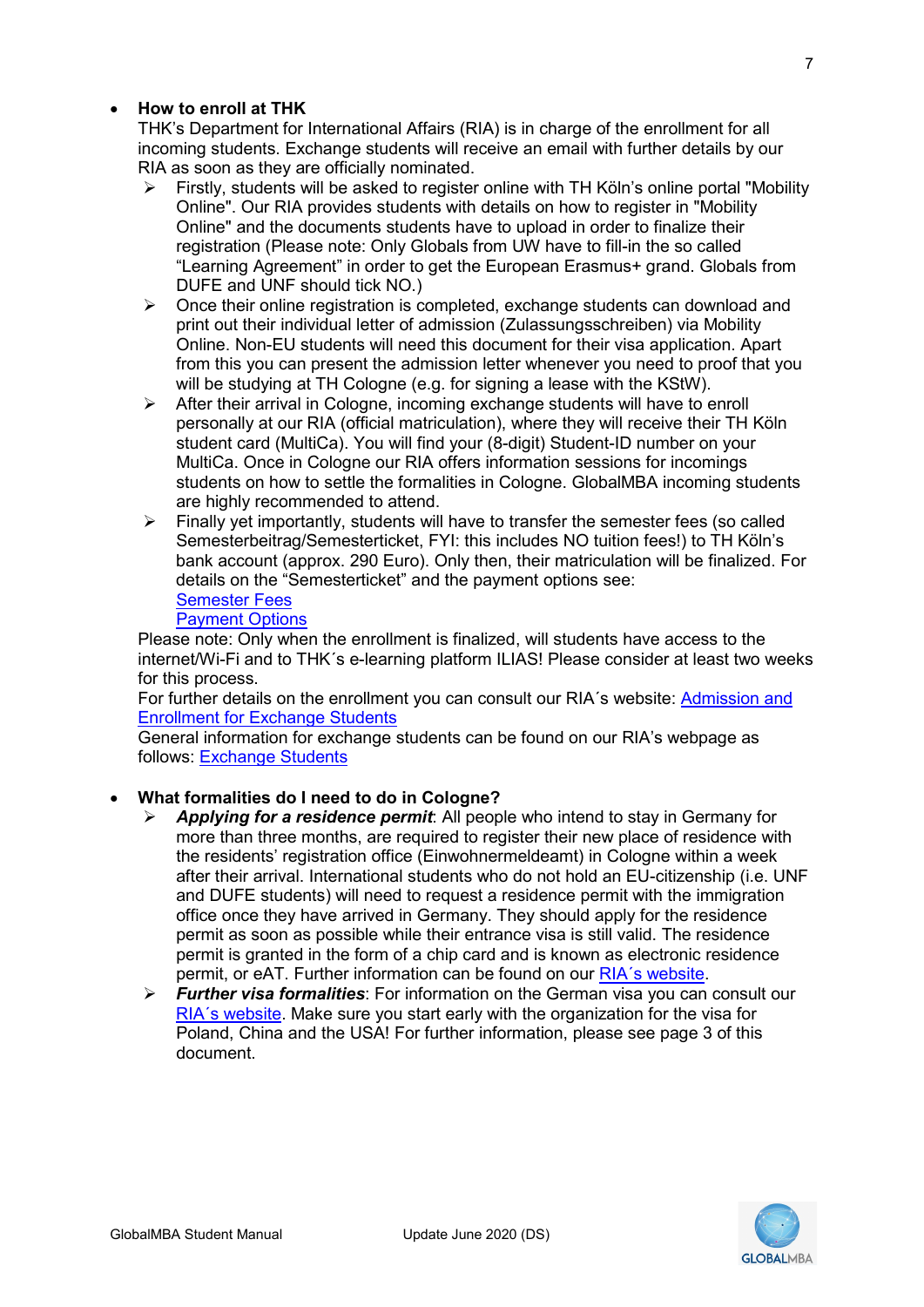#### • **What costs do I need to cover?**

- $\triangleright$  Students need a health insurance that covers their stay in Cologne. If they do not have international coverage from their health insurance at home, they will have to buy one in Germany. For information please go to our [RIA´s website](https://www.th-koeln.de/en/international_office/health-insurance-for-international-students_66064.php)
- $\triangleright$  Upon enrollment, a fee of approx. 290 EURO for the public transport ticket ("Semesterticket") and social fees are due. Payment can be done whether by paying cash at a German bank or by money transfer from a bank account (for more details please see "How to enroll at THK" above).
- $\triangleright$  Cost of living: The costs for student housing or a private apartment vary between 250 and 450 EURO per month. Apart from that, students would need a minimum of 400 EURO per month for food and other living expenses. Public transport is covered by the "Semesterticket".
- **How do I get insight in my exam results?** THK's exam administration system is called PSSO ("Prüfungs- und Studierendenservice Online"). All exam results will subsequently be posted through this platform. Students have online access. For explanations see: **[PSSO: Online Examination and Student Service](https://www.th-koeln.de/en/academics/online-examination-and-student-services-psso_5918.php)**
- **What is the re-sit procedure for exams?** THK offers the opportunity to retake exams once.
- **What student services can I expect?**
	- TH Köln runs a 'buddy' program for exchange students called "KARIBU". Incoming students can enroll online. For details please see: [KARIBU Buddy Program](https://www.th-koeln.de/en/international_office/karibu-buddy-program_66144.php)
	- $\triangleright$  During the term, German classes at different levels will be offered for free by TH Köln's Language Learning Center (SLZ). Further details can be found on the SLZ website:

[German Courses at SLZ](https://www.th-koeln.de/en/international_office/german-courses_48874.php)

- $\triangleright$  Events and excursions organized for international students by THK's Department for International Affairs can be found here: [Semester Program for International Students](https://www.th-koeln.de/en/international_office/semester-program-of-the-department-of-international-affairs_66133.php)
- $\triangleright$  A lot of student services in Cologne are offered by the "Kölner Studierendenwerk" (KStW), such as student housing, cultural events and free time activities or meals at low prices at the so called "Mensa" (student cafeteria). The KStW is a social organization for students in Cologne. For further information on the student services offered by the KStW please see: [KStW International](https://www.kstw.de/internationales)
- $\triangleright$  Two organizations offer a wide range of sport options for students in Cologne (most of them are free of charge): [UniSport Köln](http://unisport.koeln/index_eng.html) and [Hochschulsport Köln](http://www.hochschulsport-koeln.de/en)

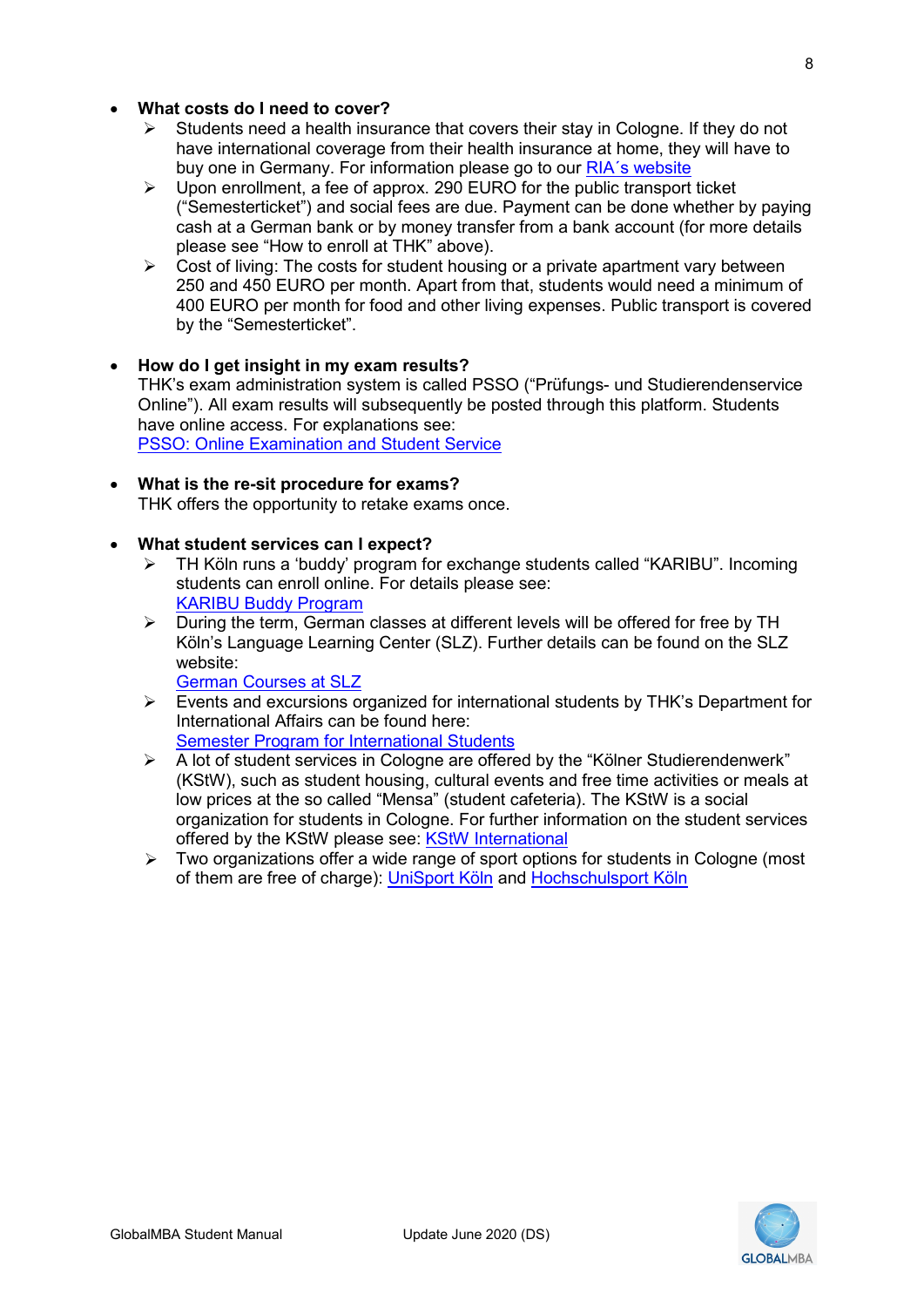

## <span id="page-8-0"></span> **Chapter 3: University of Warsaw (UW)**

 Phone: +48 22 55 34 183 • **Program Manager** Ms. Agata Król akrol@wz.uw.edu.pl

> Faculty of Management, University of Warsaw, 1/3 Szturmowa Street, 02-678 Warsaw, POLAND Room C218 (building "C", 2nd floor)

• **Program Director** Waldemar Koziol, Ph.D. wkoziol@wz.uw.edu.pl Phone: +48 22 55 34 111

> University of Warsaw Professor of Economics Director, International Business Program Faculty of Management



All what our prospective students should know about the University of Warsaw can be found on the UW website: [http://welcome.uw.edu.pl/.](http://welcome.uw.edu.pl/)

Now, as for the **Faculty of Management**:

**How to reach our Faculty** 

- **UW GlobalMBA website for incoming students:** <http://www.wz.uw.edu.pl/en/portale/studenci-przyjezdzajacy>
- **How to get to Warsaw**
	- km from the city center, while the other <u>Warsaw Modlin Airport –</u> is ca. 40 km get to the airport from the city center, take a taxi or bus service 175. Warsaw Modlin Airport provides flights to and from European destinations. *By plane***:** Warsaw is serviced by two airports. [Warsaw Chopin Airport](http://www.lotnisko-chopina.pl/en/index.html) is located 10 away from the capital. Warsaw Chopin Airport is home to several dozen airlines. To
	- way to get to Warsaw is by <u>InterCity</u> and EuroCity trains, which you can take from only from London or Berlin but also from many smaller cities with no train service. *By train or by coach***:** Poland has a well-developed railway network. The quickest many European capitals, including Budapest, Vienna, Moscow or Berlin. Many travel agencies offer coach services to Poland. In this way, you can travel to Warsaw not For more details please visit brochure [Warsaw in short](http://www.wz.uw.edu.pl/en/portale/studenci-przyjezdzajacy/artykul/10967/how-to-survive-in-poland-some-practical-directions)

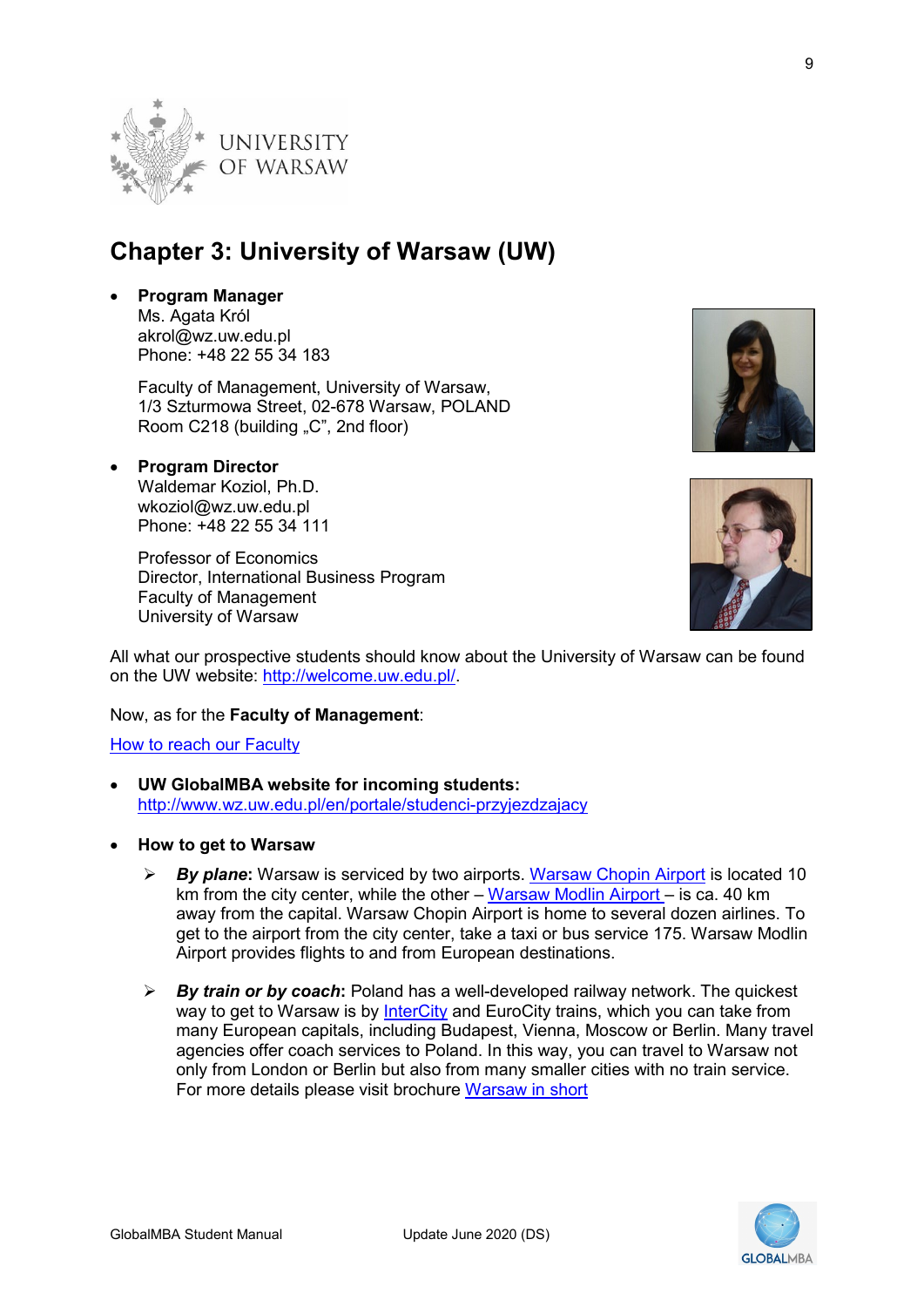#### • **How to get around in Warsaw**

 The best way to enjoy the ambiance and energy of the city is to see it on foot. However, place, also in the environs of Warsaw. It's quickest to travel by metro (2 lines), which operates from 5:00 am to 0:40 am. Trams come second to the metro in terms of reliability Regular bus services are numbered from 100 to 399 and express bus services from 400 to reach different parts of Warsaw, you may need to use the city's extensive network of public transport. The developed network of connections will bring us into the chosen and on-time arrivals, with services running from 5:00 am to 11:00 pm (23:00 hrs). to 599. Night-time bus services are designated with the letter N and digits, for example N11, while the SKM Szybka Kolej Miejska (Fast Urban Rail) trains have the letter S and digits, for example S1.

 There are also more than 204 bike docking stations across Warsaw, where you can hire a city bike [\(Veturilo – city bikes\)](https://en.veturilo.waw.pl/).

You can buy [single fare, time-limit and short-term public transport tickets](http://www.ztm.waw.pl/?c=110&l=2) in kiosks or ticket vending machines. Concession rates apply to under- and postgraduates who have a valid student ID card.

<u>Warsaw in short</u> brochure More details you'll find on the official [Warsaw public transport](http://www.ztm.waw.pl/?l=2) website and again in

#### • **How to find housing**

 accommodation must submit the Housing application form (will be provided to students with the rest of the UW application documents). The Faculty International Relations Office (IRO) offers assistance in finding accommodation for foreign short-term students. A student who wishes to have university

assigned on a "first come first served" basis. A place in a dormitory is assigned for a Bathrooms and kitchens are to be shared with other students. The deposit should be paid your stay (if no damage was done). The number of places in university dormitories is limited and therefore accommodation is whole duration of studies at UW. No changes are possible. Please keep in mind that once you resign from the university accommodation you cannot apply again. Please note that most UW dormitories offer only double rooms – to be shared with one other student. in cash upon checking-in (up to 1200 PLN/per room) and will be given back at the end of

For more information about the UW dormitories please visit the UW Accommodation flat or somewhere else will be able to find some useful information on our Faculty <u>website</u><br>in the brochure 'How to find accommodation in Warsaw'. in the brochure 'How to find accommodation in Warsaw' page. Students who would like to look for accommodation on their own in an apartment,

#### • **How to enroll at UW**

 As for the GlobalMBA incoming students that is the Faculty International Office (IRO) who is in charge of their enrollment at the UW. In addition, the THK students nominated to Erasmus+ program will receive some more information related to all UW Erasmus students from the central UW IRO as soon as they receive discussed nominations from TH Köln.

#### *Enrolment process step by step:*

- − Submission of required application documents detailed information follows via email
- − Issuing the UW letters of acceptance and posting them to THK to be forwarded to students during the first semester
- − At the very beginning of Spring semester at the UW during Orientation Meeting the payment details can be found in the brief guide <u>E-photo & payment for the</u> arranged according to the official Travel schedule students receive the UW Student IDs. Information on how to prepare the correct e-photo to the UW ID and [UW Student ID](http://www.wz.uw.edu.pl/en/portale/studenci-przyjezdzajacy/artykul/10967/how-to-survive-in-poland-some-practical-directions)

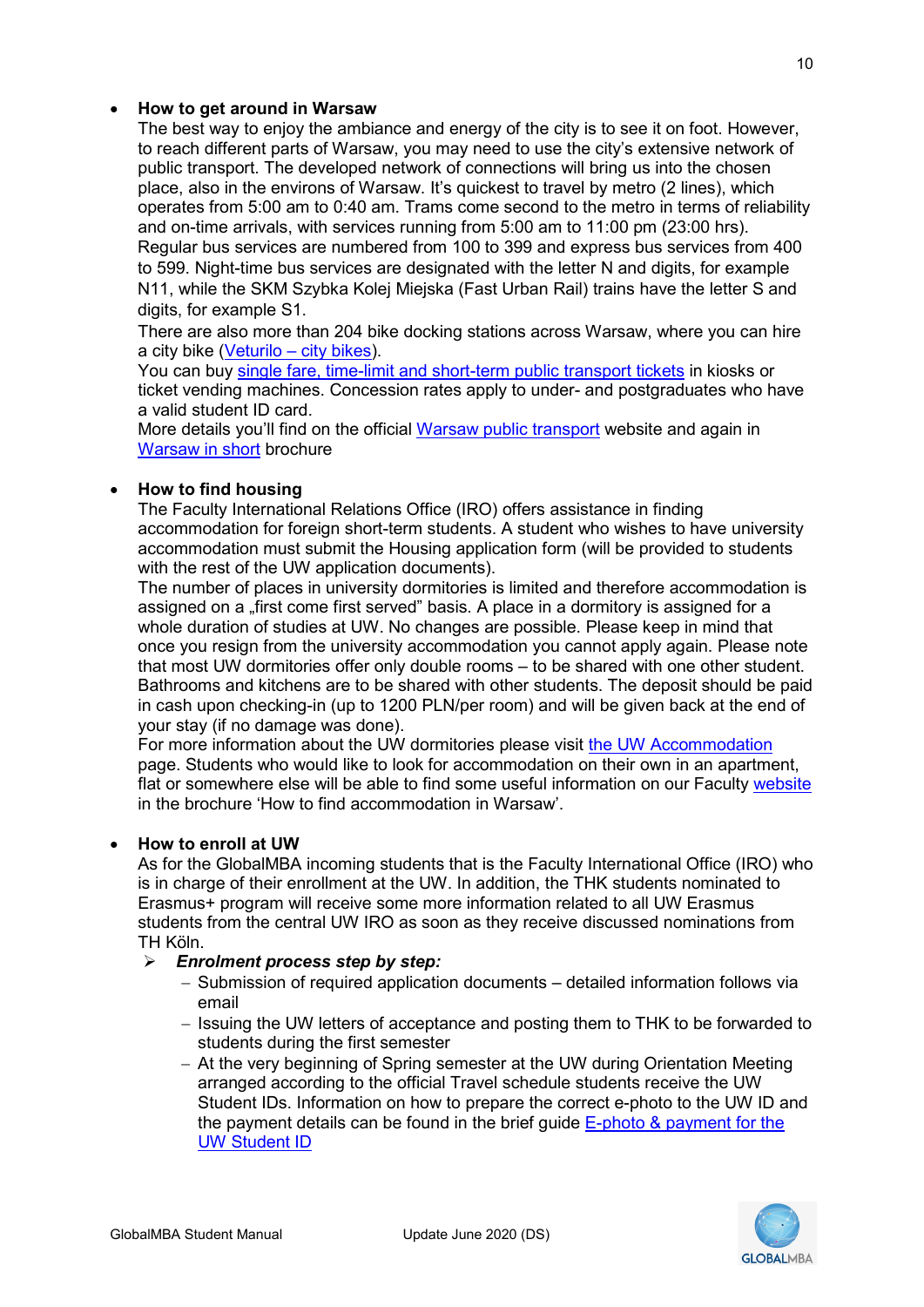#### *How to register for the UW courses:*   $\blacktriangleright$

 through the special university system called "USOS". In order to register for any logins and passwords will be sent to each student via email by the Faculty IRO Registration for the courses at the University of Warsaw (UW) is done online course each student needs to have an individual account in the Usosweb. The before the semester at the UW starts.

The individual student accounts in the system include info about selected courses, grades, timetable, etc.

 As for the courses from the fixed GlobalMBA program curriculum that is the Faculty IRO who registers GlobalMBA students for them.

 However, registration for additional available courses providing by the UW such as sport and language classes must be done individually by students through "USOS". Detailed information about "USOS" and instruction about how to sign up for those courses will follow to students along to their logins and passwords.

#### • **What formalities do I need to do in Warsaw?**

- > Payment for the UW Student ID (please see the brief *guide*)
- $\triangleright$  Making sure about Polish and Chinese visa formalities

#### • **What costs do I need do cover?**

- $\triangleright$  The same as in Germany, students need a health insurance for their stay in Warsaw. For more information please visit the [UW Website.](http://welcome.uw.edu.pl/before-you-arrive/health-insurance/)
- $\triangleright$  Fee for issuing the UW Student ID: 22 PLN (Polish zlotys) ~4 EUR
- $\triangleright$  Living in Warsaw arrangement including accommodation, public transport, entertainment and other – please visit [the UW website](http://welcome.uw.edu.pl/during-your-stay/living-in-warsaw/)

#### • **How do I get insight in my exam results?**

As clarified above each student will receive access to an individual account in the UW system "USOS" where the exam results will be available.

#### • **What is the re-sit procedure for exams?**

The UW offers the opportunity to retake exams once.

#### • **What student services can I expect?**

 $\triangleright$  As we are perfectly aware how difficult can be the first steps in Poland and at our university we cordially encourage you to join the biggest student association called Erasmus Student Network which branch operates dynamically at our university [\(ESN UW Warsaw\)](http://uw.esn.pl/). The ESN supports not only Erasmus program participants but all our international students.

The ESN UW activities:

- − support from the side of our Polish students the "Mentor" service: http://uw.esn.pl/en/mentor-0
- \_\_ <u>http://uw.esn.pl/en/mentor-0</u><br>— wide range of integrating events for foreign and Polish students: http://uw.esn.pl/en/news
- \_\_ <u>http://uw.esn.pl/en/news</u><br>– helping foreign students to get familiar with Poland, Polish people, culture, language:<http://uw.esn.pl/en/polishyourpolish-0>
- $\triangleright$  All UW students are provided with number of facilities such as computing, libraries, sport facilities, Polish language course for free
- $\triangleright$  The UW and Faculty Students' Unions provide students with the number of events such as the annual student festival (Juwenalia & WuZetalia), International Days, meetings with people from the business world, conferences, etc.
- $\triangleright$  The city Warsaw also has a lot to offer to its visitors. To find our more please visit [Things to do and see in Warsaw](http://www.foreignersinpoland.com/things-to-do-in-warsaw/) and see the brochure [Fall in love with Warsaw](http://www.wz.uw.edu.pl/portaleFiles/5942-studenci-prz/Brochure_Fall_in_love_with_warsaw_2014.pdf)



**GLOBALMBA**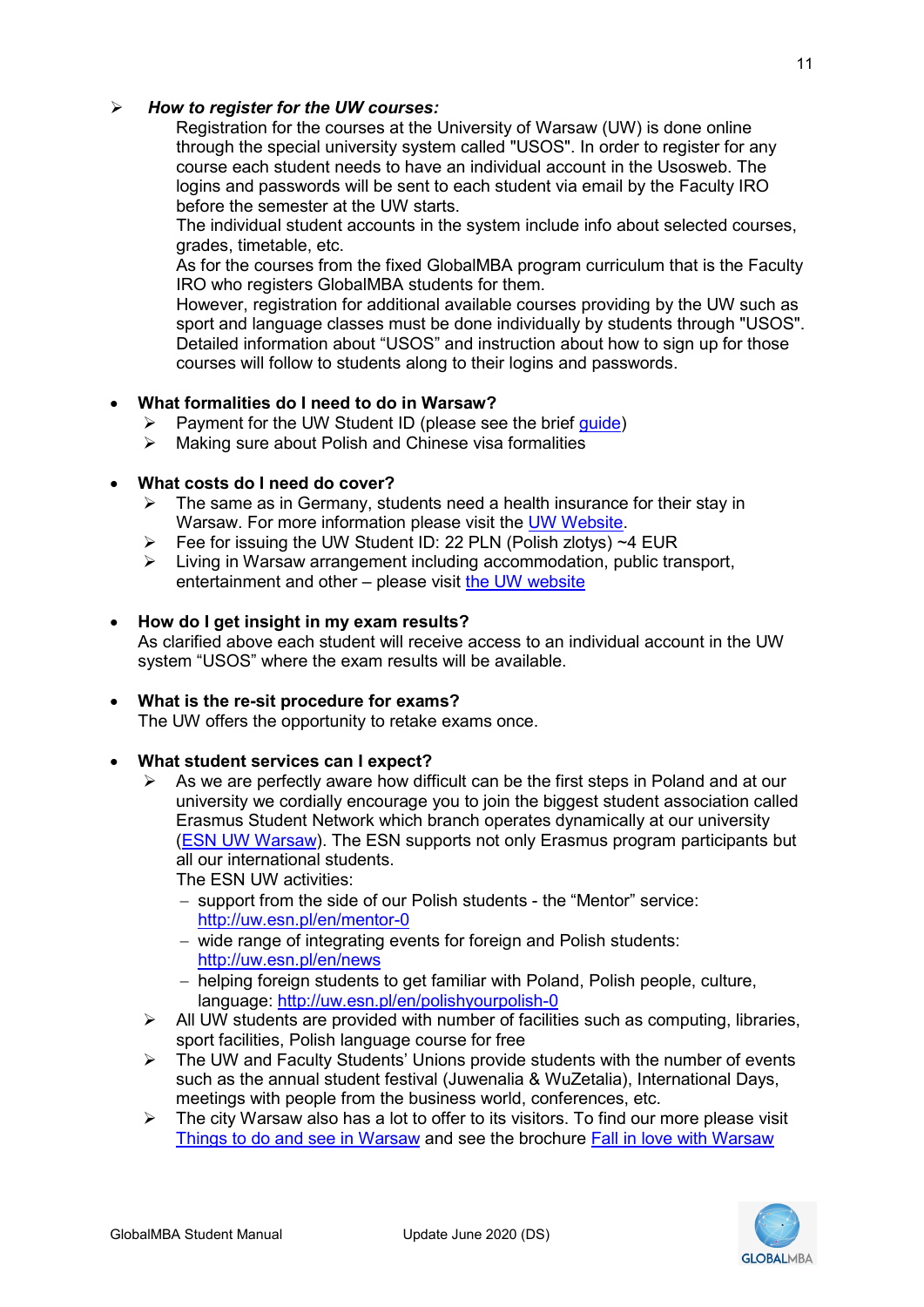

## <span id="page-11-0"></span>**Chapter 4: Dongbei University of Finance & Economics (DUFE)**

• **Program Manager**

Ms. Yu Zhou (Daisy) Email: [zhouyu\\_dufe@163.com](mailto:zhouyu_dufe@163.com)  Phone: +86 411 84710175 Office: Room 307, Level 3, Mingzhe Building Dongbei University of Finance & Economics, Dalian, China

#### • **Program Director**

Dr. Chuanzhong Tang (Jack) Email: tangchuanzhong@dufe.edu.cn Phone: +86 411 84710175 Office: Level 3, Mingzhe Building Dongbei University of Finance & Economics, Dalian, China





• **DUFE GlobalMBA website for incoming students:**  <http://www.gime.dufe.edu.cn/en/index.php?s=/cooperation11>

#### Dalian Zhoushuizi International Airport is located 12 km from the city centre, and it may • **How to get to Dalian** take 30 – 40/RMB to hotels nearby campus.

#### • **How to get around in DUFE**

Dalian has a good public transport system, including taxi, bus, trams and metro.

- *Taxi (Chu Zu Che):* Starting charge: 10 RMB for the first 3 kilometers and 2 RMB/kilometer for extra distance, 10 pm-5 am add 30%. Remember to request a receipt from the driver which is helpful in case you leave behind any belongings.
- fare-1 RMB for buses and 2 RMB for minibuses. You can buy an electronic bus *Bus (Gong Gong Qi Che):* Upon entering the bus, you should deposit your bus card. Note: buses do not give change.
- *Metro (Di Tie):* Dalian is now equipped itself with subway Line 1 and Line 2 with a total mileage of 60 km and more than 35 stations. Origin station working time: 06:02-21:32; Terminal station working time: 06:05-21:35.

#### • **How to find housing**

 Students are responsible for finding their own accommodation in Dalian. Normally our students would like to rent an apartment near the campus. More information about the house renting please visit house agent website such as:<http://dl.lianjia.com/> Nevertheless, the Chinese students and SATC IEO office are willing to offer assistance in finding accommodation for you.

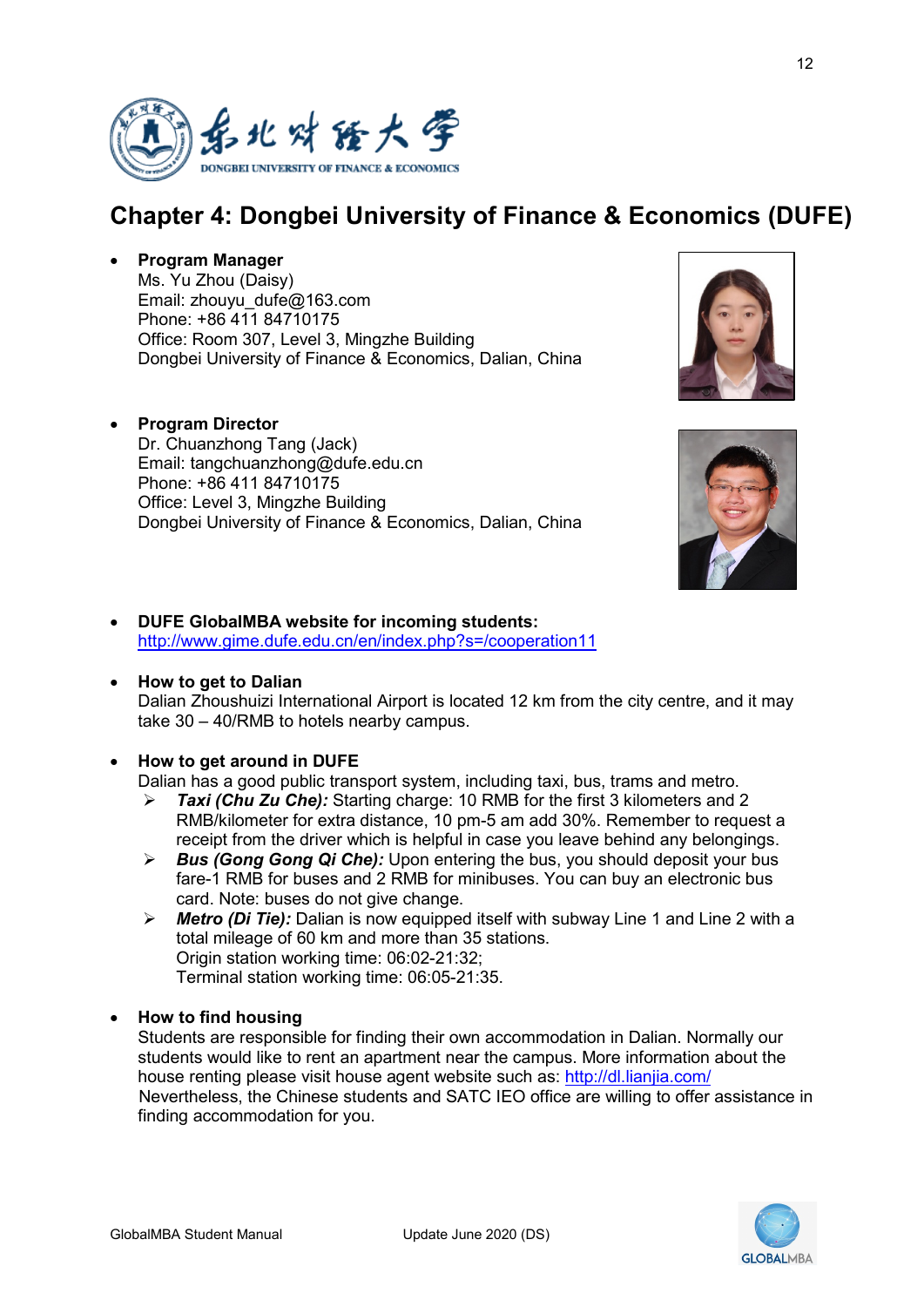#### • **How to enroll at DUFE**

 DUFE-SATC's International Education Office is in charge of the GlobalMBA enrollment issues.

New incoming students please take the following documents for registration:

- $\geq 1$  copy of Letter of Invitation from IBC
- $\triangleright$  Medical insurance certificate (Health insurance certificate issued by insurance company in English to certify that your insurance plan can cover your international travels, your entire stay in Dalian and any extra travels within China.)
- $\geq 1$  copy of passport, including ID page, visa page and the page with entry record

#### • **What formalities do I need to do in Dalian?**

 Chinese are all required to complete residence registration formalities. Foreigners, residents from Hong Kong, Macau and Taiwan, as well as other overseas For lodging at guesthouse, hotel, inn, hostel, school or other enterprise or institution, or at a government organ or other Chinese organization, aliens should present a valid passport or residence certificate and complete a temporary accommodation registration form. Aliens should present appropriate travel permits when seeking accommodation in

 in urban areas, the host or the lodger should, within 24 hours of the lodger's arrival, areas closed to aliens. When an alien wishes to lodge at the home of a Chinese resident report to the local public security organ with the lodger's passport and certificate as well as the host's residence booklet and fill in a temporary accommodation registration form.

#### • **What costs do I need do cover?**

- *Insurance***:** GlobalMBA students should buy medical insurance before coming to China. When purchasing insurance, students should ask the insurance company in detail how to use the medical insurance and whom to contact during the study in China. If students do not have insurance policy covering their stay in China, they are required to purchase medical and accident insurance in China.
- *Cost of living:* The costs for renting an apartment near the campus is vary between 2000 - 3000/RMB per month. Apart from this, students would need minimum of 1500/RMB per month for food and others (including interment and telephone cost).

#### • **How do I get insight in my exam results?**

 the exam result from UNF International Business Flagship Program Office. DUFE will send the exam result to UNF in the late August of each year. Please request

#### • **What is the re-sit procedure for exams?**

DUFE offers the opportunity to retake exams once.

#### • **What student services can I expect?**

 booking and communication, Interpretation, local information support, emergency call for GlobalMBA program students. Apart from this, you will have your own local partners who You can obtain the support from International Education Office of SATC, including hotel can provide help when you need.

 School will provide students with the number of events such as the city tour, enterprise visit and other student activities

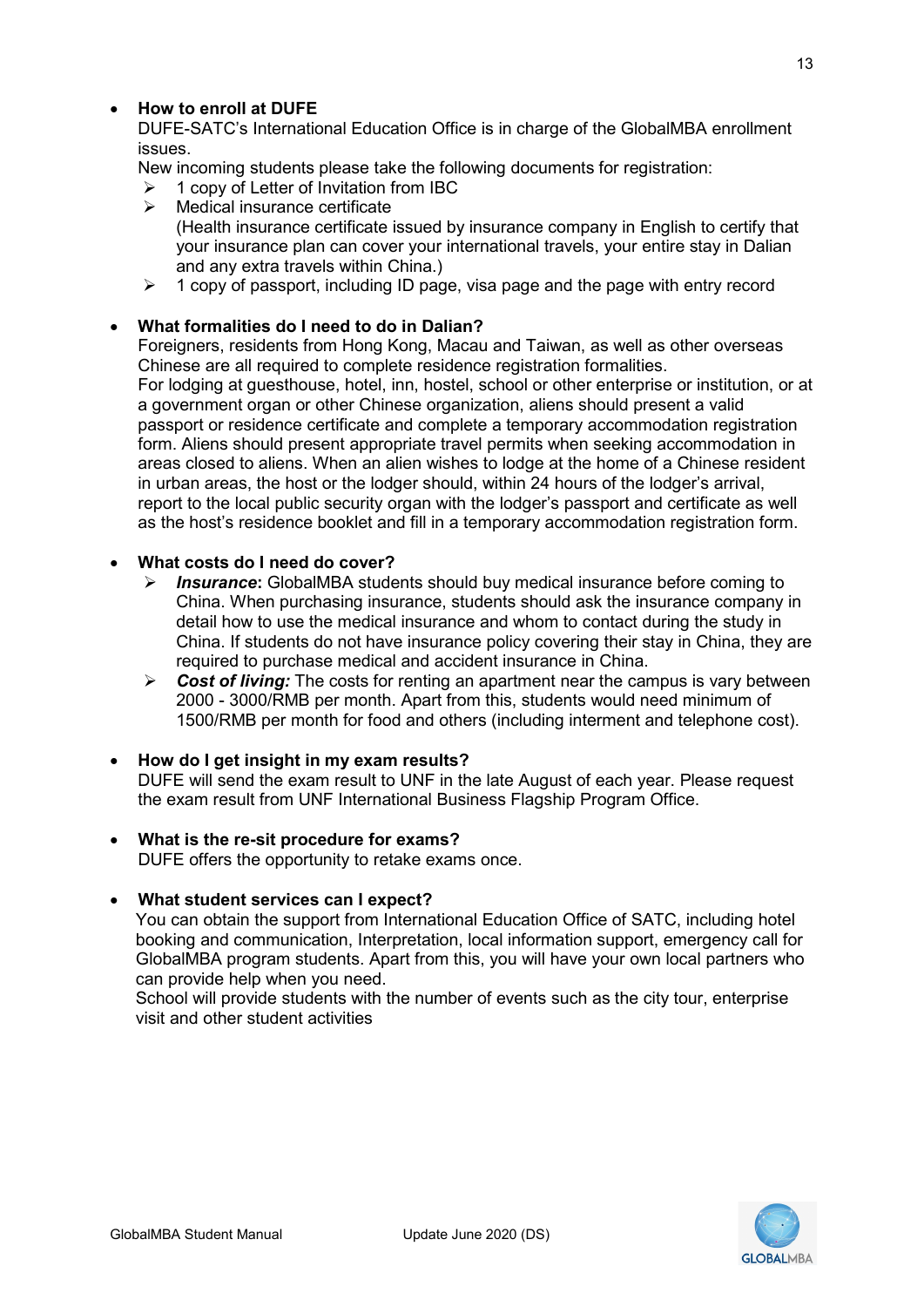## <span id="page-13-0"></span>**Chapter 5: University of North Florida (UNF)**

#### • **Program Manager**

Ms. Kate Mattingly Learch [kate.learch@unf.edu](mailto:kate.learch@unf.edu)  Phone: +01 (904) 620-2521

Global Engagement 1 UNF Drive Jacksonville, FL 32224 – US

• **Program Director** Mr. Andres Gallo, Ph.D. [andres.gallo@unf.edu](mailto:andres.gallo@unf.edu)  Phone: +1 (904) 620-1694 Fax: ++1 (904) 620-5864

> UNF GlobalMBA Director Professor of Economics UNF Coggin College of Business

• **UNF GlobalMBA website for incoming students:** <http://www.unf.edu/coggin/globalmba/>

#### • **How to get to Jacksonville**

GlobalMBA students should fly into [Jacksonville International Airport](http://www.flyjacksonville.com/Home.aspx) (airport code: JAX) Students living on campus should notify our office of their arrival plans as early as possible so we can assist in making arrangements for checking-in with the [Housing](http://housing.unf.edu/)  [Department.](http://housing.unf.edu/)

It is recommended that students ask a friend for a ride or take a taxi/Uber/Lyft from the airport to their accommodations. If students are entering the US via an airport other than JAX, it is strongly recommended that they avoid taking a bus from city to city, especially if arriving at night. Inter-city buses are not the safest mode of transportation.

• **How to get around in Jacksonville** 

Jacksonville does not have the advanced public transportation system enjoyed by most European countries. While there is a bus system [\(JTA\)](http://www.jtafla.com/), the majority of international students make friends with UNF students who have cars. For shorter distances around the city, Jacksonville is the process of creating a [bike share](https://www.thejaxsonmag.com/article/bike-share-program-proposed-for-jacksonville/) program.







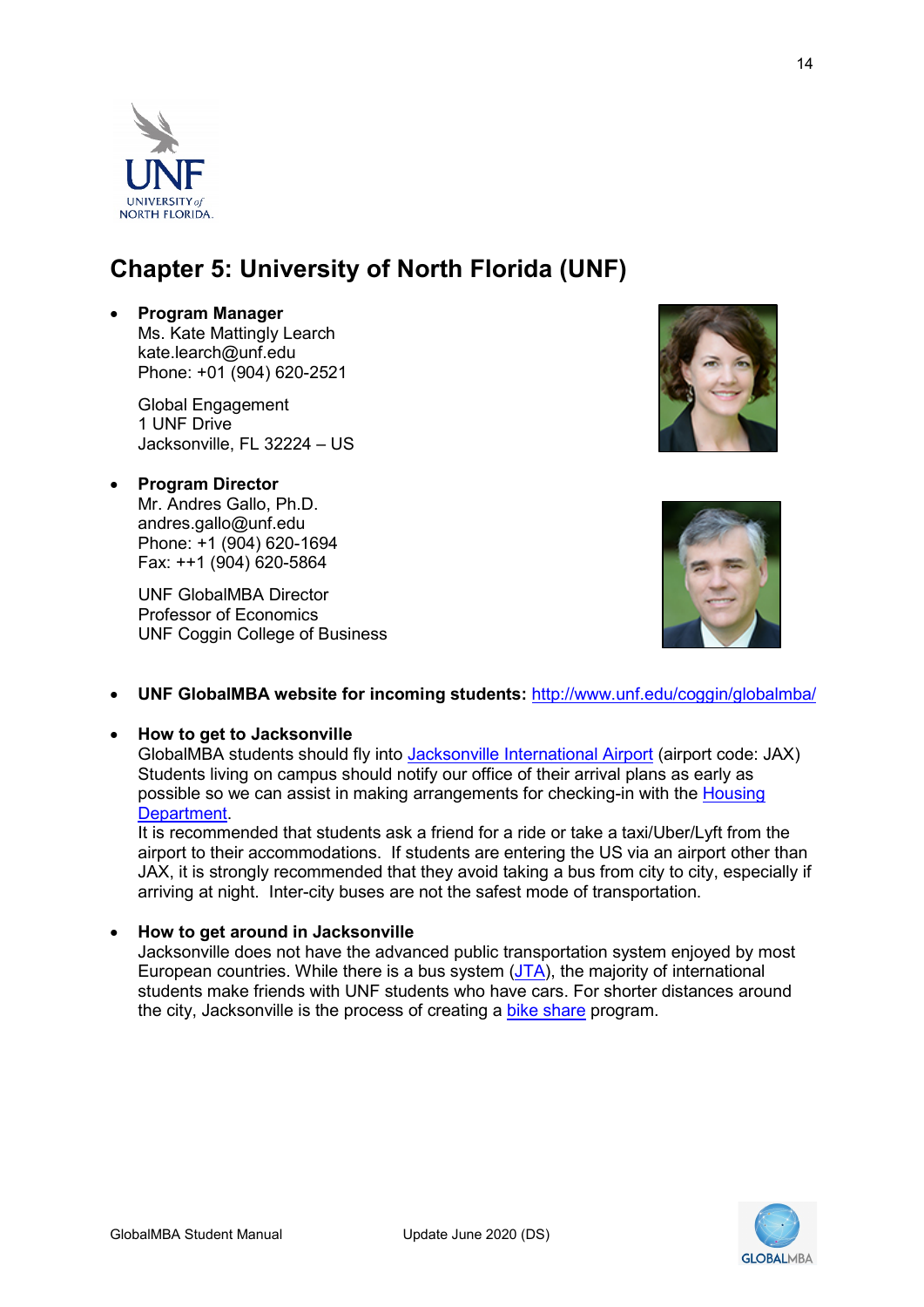#### • **How to find housing**

 information. Alcohol is not permitted in any residence hall except for Osprey Village and the Flats, if all occupants of the room are over age 21. *On campus:* UNF offers on-campus housing options for students who submit housing contracts early. UNF'[s Housing Department](https://www.unf.edu/housing/) has a comprehensive website that describes housing options, accommodations, prices, locations and general

 processed). In order to submit a complete contract, students are required to make a All on-campus housing contracts are submitted on-line via myWings (students will not have access to myWings until their Application Form has been received and \$300 payment via credit card: \$100 is a *non-refundable* processing fee and \$200 is a *non-refundable* prepayment toward rent. It is recommended that housing contracts be completed no later than the February prior to the start of the semester in Jacksonville.

Please note, the room, roommate, and other preferences students indicate on their housing contract are not guaranteed.

 [Frassati Newman Hall,](https://www.frassatihall.com/) a loosely religion-based community. Many students choose We recommend that you start looking as early as December or January to secure *Off campus:* If students choose to live off campus, they will need to find their own accommodations. A new complex for students that offers short-term leases is to rent houses or apartments near the beach if they have reliable transportation to campus. There are a couple of apartment complexes that are within walking or cycling distance from UNF. Most apartments in Jacksonville offer only 6-12 month leases, so it may be difficult to find an apartment that offers a 4- or 5-month lease. accommodations for August.

#### • **How to enroll at UNF**

 from Ms. Learch regarding the application and enrollment process at UNF. In order to have access to UNF's online library for thesis purposes for the duration of the GlobalMBA program, students should be enrolled at UNF the August of the year the most documents are due in early August, and the remaining documents due in early *At the beginning of the GlobalMBA program:* Students will receive a detailed email program begins (one year before their semester at UNF takes place). For this reason, September, before students arrive in Cologne. Each semester, Ms. Learch will register all students in the THK/UW/DUFE cohorts in the appropriate UNF classes; students in the UNF cohort will register themselves for classes.

Note for Cohort 20: Applications will be received later than usual this year, so students may not receive access to UNF's online resources until January 2021.

 *For the fall semester at UNF:* Ms. Learch will register all students for the appropriate UNF classes.

#### • **What formalities do I need to do in Jacksonville?**

 student orientation. This typically takes place the Saturday before UNF classes All international students are required to attend the UNF International Center J-1 begin. Students must bring with them the following items: DS-2019, passport with visa, local US address and phone number

#### • **What costs do I need do cover?**

 semester. This coverage must last from the first day of class in August until the first day of the spring semester in January. If students choose to leave the US before the first day of the spring semester, and they want to terminate their health insurance at that point, they must show documentation of their flights departing the US. Most insurance evaluation form for it to be accepted. If this form is not submitted, students must be enrolled in UNF's health insurance (approximately \$800 for the fall semester).  $\triangleright$  All international students must have health insurance coverage during the UNF students choose to purchase their own insurance and complete UNF's international